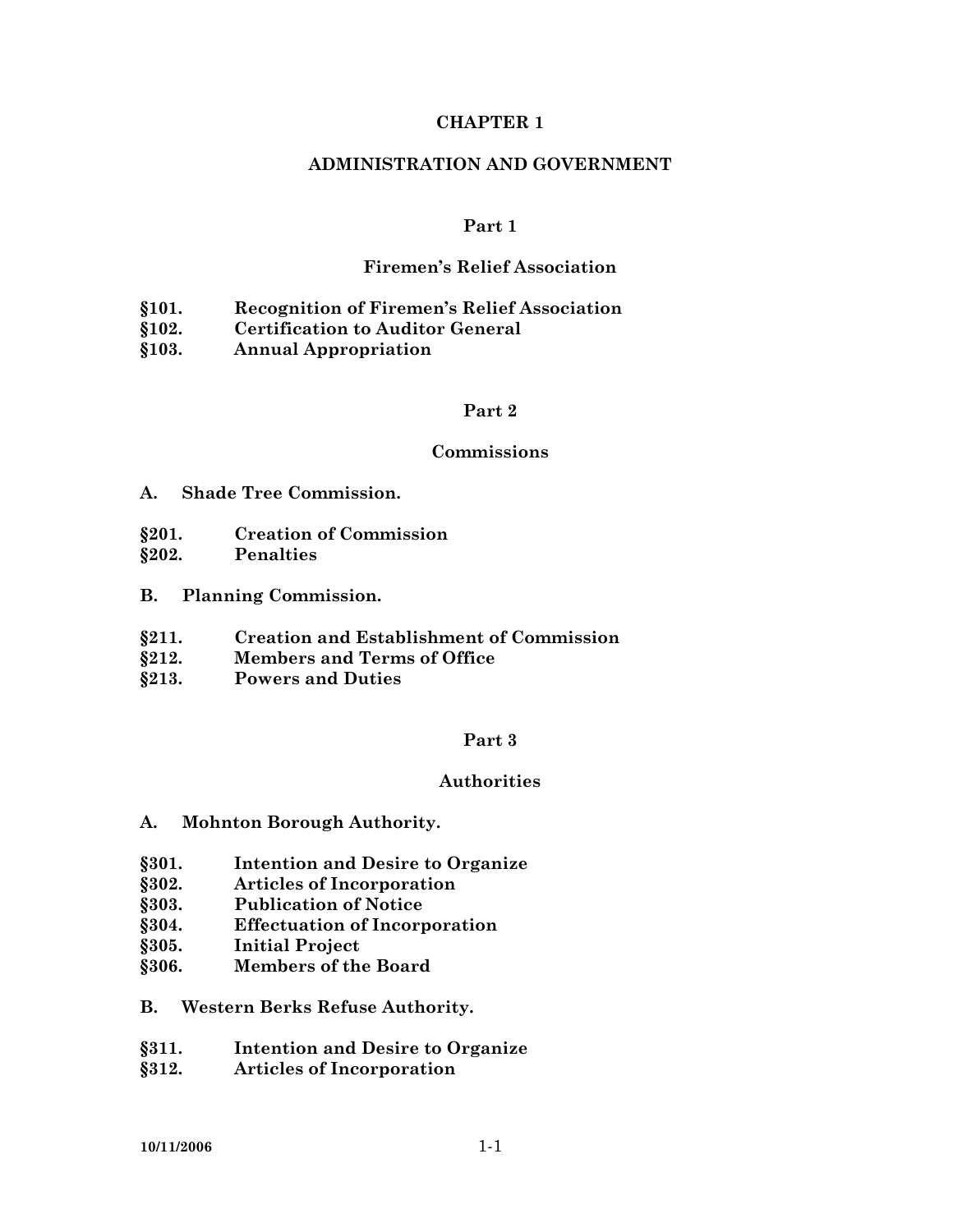## **Borough Officials**

- **A. Secretary/Treasurer.**
- **§401. Authorization to Hold Office**
- **B. Public Accountant.**
- **§411. Abolishment of Office of Auditor**
- **§412. Borough to Hire Public Accountant**
- **C. Building Inspector.**
- **§421. Creation of the Position**
- **§422. Duties**
- **§423. Term of Office**
- **§424. Compensation**

### **Part 5**

### **Borough Police**

- **A. Establishing Police Department.**
- **§501. Establishing Police Department**
- **§502. Probationary Period**
- **B. Police Pension Fund.**
- **§511. Eligibility**
- **§512. Retirement Benefits**
- **§513. Contributions**
- **§514. Vesting**
- **§515. Administration**
- **§516. Transfer of Assignment**
- **§517. Prior Pension Assets and Benefits**
- **§518. Death Benefits**
- **§519. Vested Benefits**
- **§520. Service Related Disability Benefits**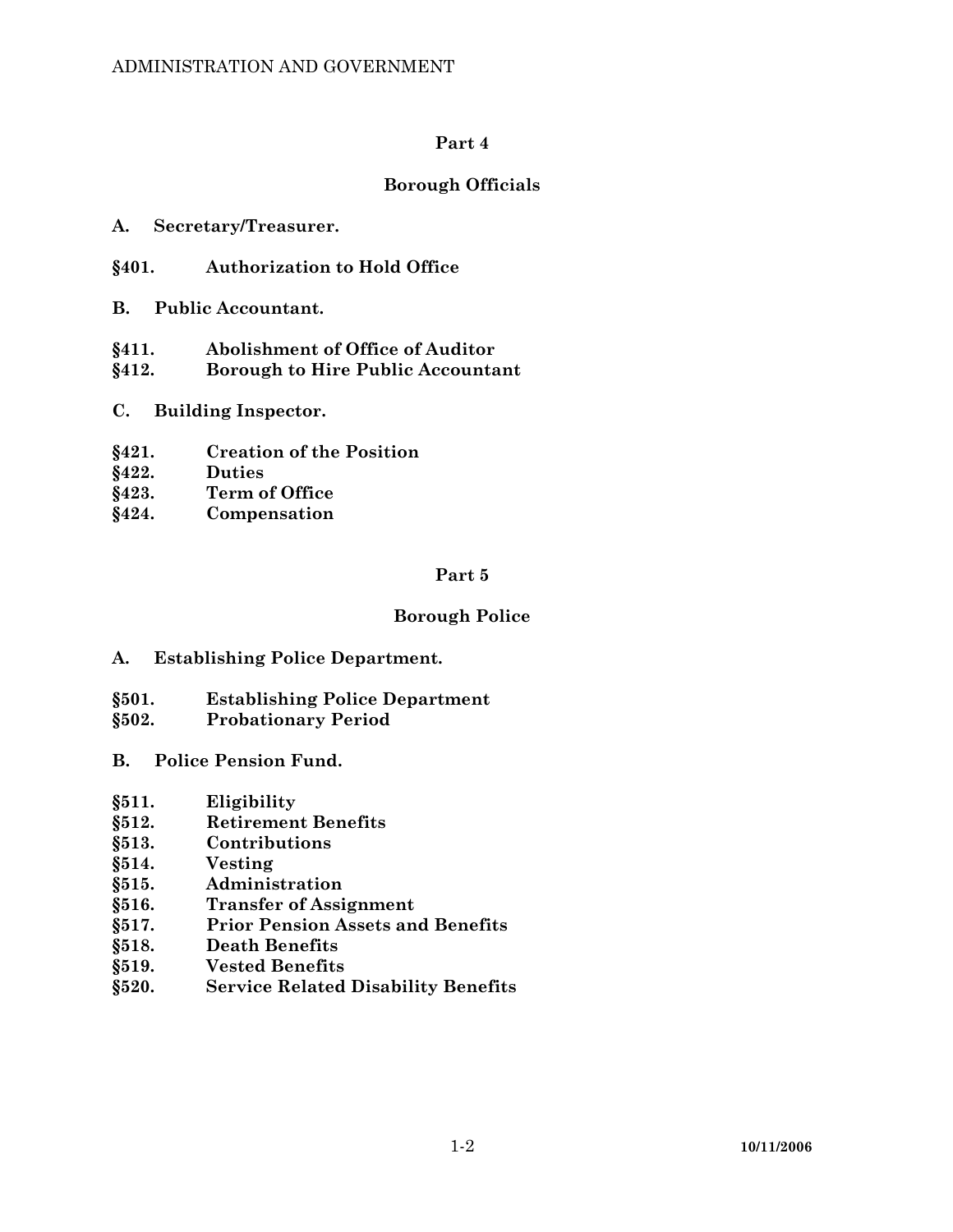# **Schedule of Fees**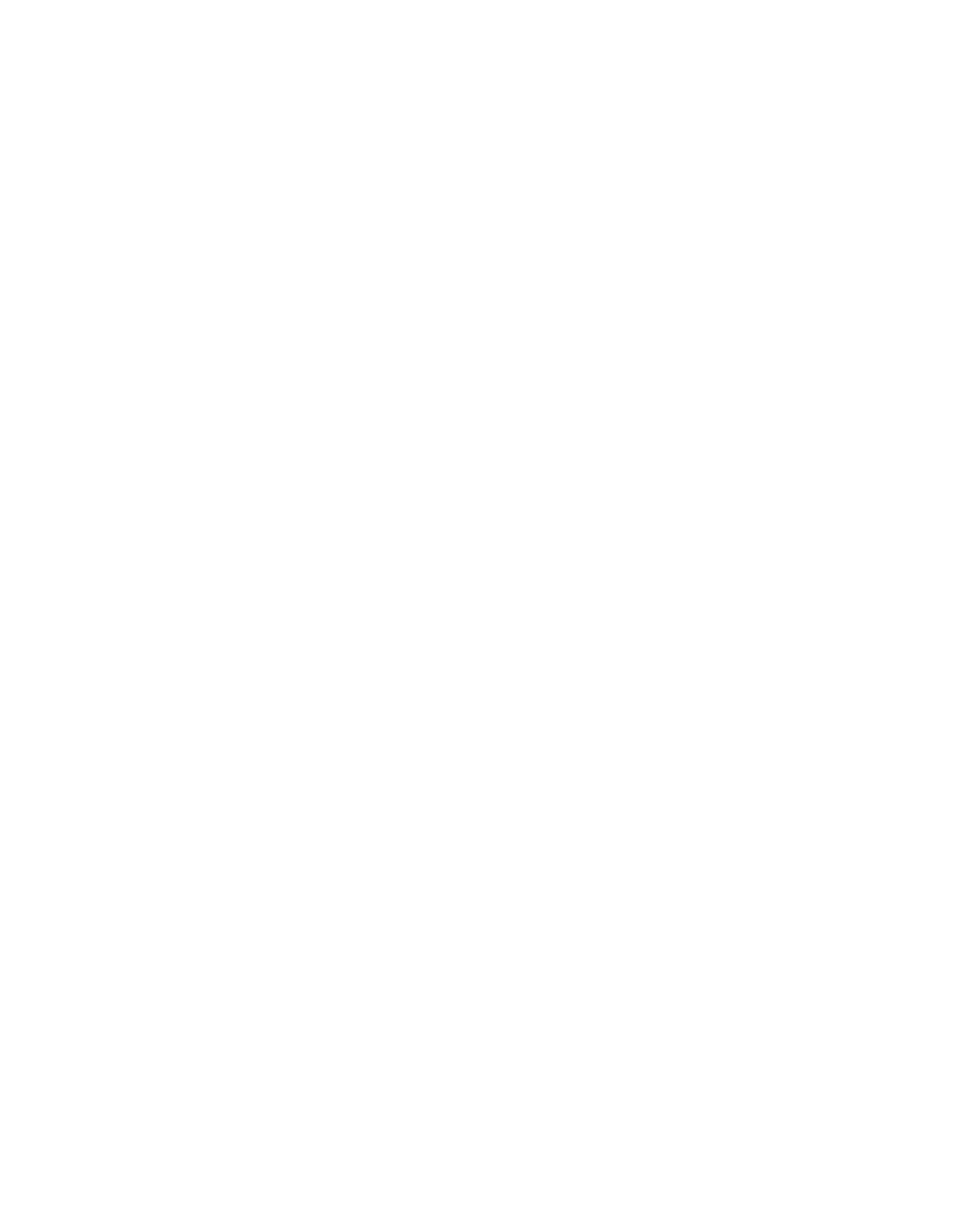## **Firemen's Relief Association**

## **§101. Recognition of Firemen's Relief Association.**

1. The following association is hereby recognized as actively engaged in providing fire protection and/or emergency services in the Borough.

Friendship Firemen's Relief Association

The above named association has been formed for the benefit of its members and their families in case of death, sickness, temporary or permanent disability or accident suffered in the line of duty.

2. The above named association of the Borough is designated the proper association to receive such funds as are due and payable to the Borough Treasurer by the Treasurer of the State of Pennsylvania from the tax on premiums from foreign fire insurance companies.

(Ord. 74, 10/27/1930; as revised by Ord. 478, 8/10/1988)

## **§102. Certification to Auditor General.**

The Borough Council shall annually certify to the Auditor General of the Commonwealth, the name(s) of the active associations and the percentage of service they contribute to the protection of the Borough. Such certification shall be on forms prescribed by the Auditor General. (Ord. 74, 10/27/1930; as revised by Ord. 478, 8/10/1988)

### **§103. Annual Appropriation.**

There is annually appropriated from the Borough Treasury all such sums of money that may hereafter be paid into the Borough Treasury by the Treasurer of the State of Pennsylvania on account of taxes paid on premiums of foreign fire insurance companies in pursuance of 1984 Act of December 18, No. 205, §§701 et seq. as hereafter amended, supplemented, modified or reenacted by the General Assembly of Pennsylvania. Such monies received by the Borough Treasurer from the State Treasurer shall be distributed to the duly recognized association(s) within 60 days of receipt. The funds shall be distributed on the basis of the percentage of service established in the certification to the Auditor General and with other provisions of the Act. (Ord. 74, 10/27/1930; as revised by Ord. 478, 8/10/1988)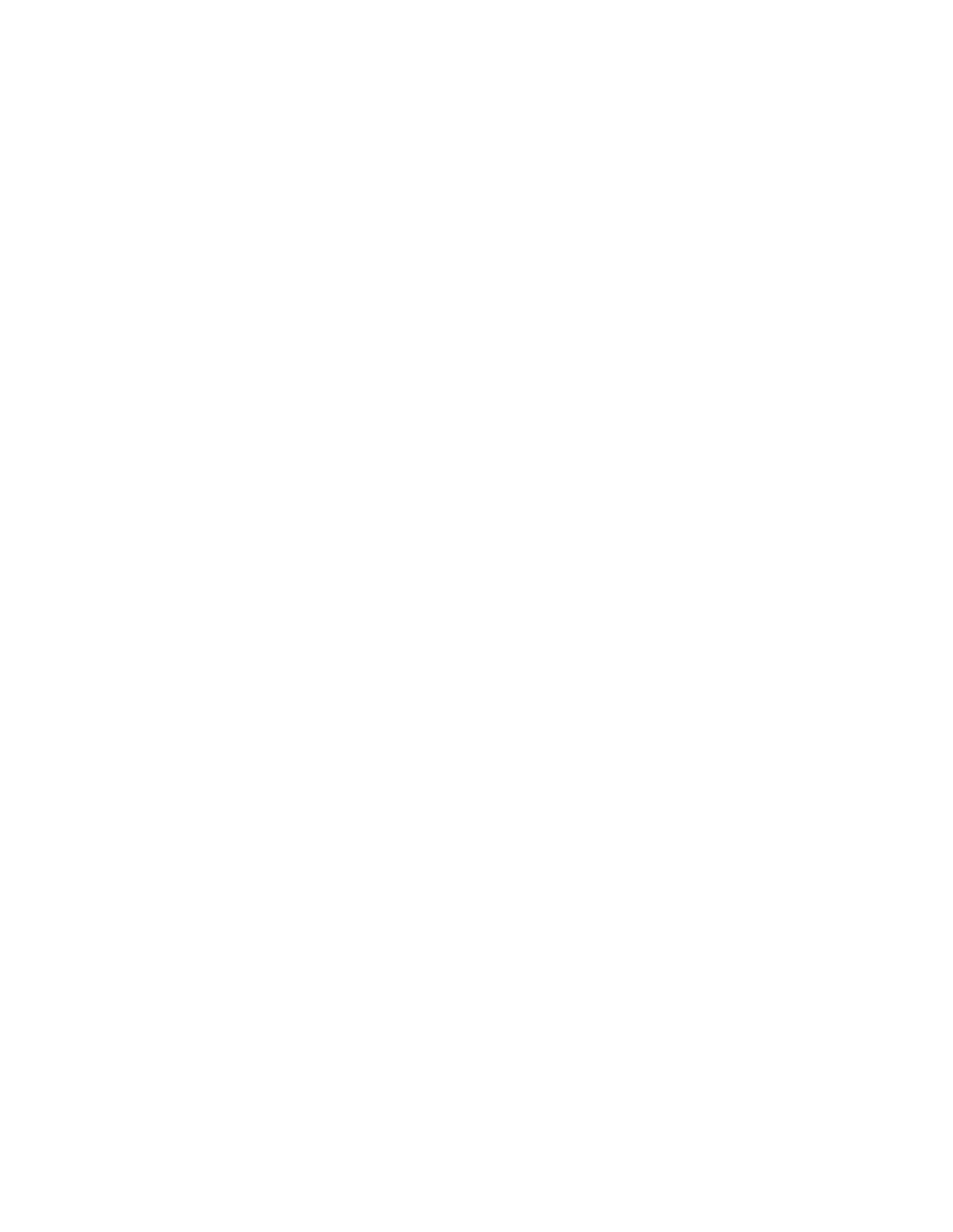## **Commissions**

## **A. Shade Tree Commission.**

#### **§201. Creation of Commission.**

A Shade Tree Commission is hereby created in and for the Borough of Mohnton. The said Commission shall be constituted as provided by law and shall perform all the duties and may exercise all the powers conferred by law upon Borough Shade Tree Commissions. (Ord. 168, 11/15/1954, §1)

### **§202. Penalties.**

The Shade Tree Commission may assess penalties of not more than \$300 for each and every violation of any regulation of such Commission or of any of the provisions of Article XXVII of the Borough Code, its amendments and supplements, so far as it relates to shade trees. (Ord. 168, 11/15/1954, §2; as amended by Ord. 478, 8/10/1988)

### **B. Planning Commission.**

### **§211. Creation and Establishment of Commission.**

A Planning Commission consisting of five members is hereby created and established as provided in the Pennsylvania Municipalities Planning Code (Act 247), its amendments and supplements. (Ord. 224, 6/15/1959, §1; as amended by Ord. 478, 8/10/1988)

### **§212. Members and Terms of Office.**

1. The following residents of the Borough of Mohnton are hereby appointed members of said Planning Commission for terms of office expiring on the dates indicated:

[Here followed the names and terms of office of the original members.]

2. Upon the expiration of a term of office the Borough Council shall appoint a member for a term of four years. Upon a vacancy occurring, the Borough council shall appoint a member for the unexpired term of office.

(Ord. 224, 6/15/1959, §2; as amended by Ord. 478, 8/10/1988)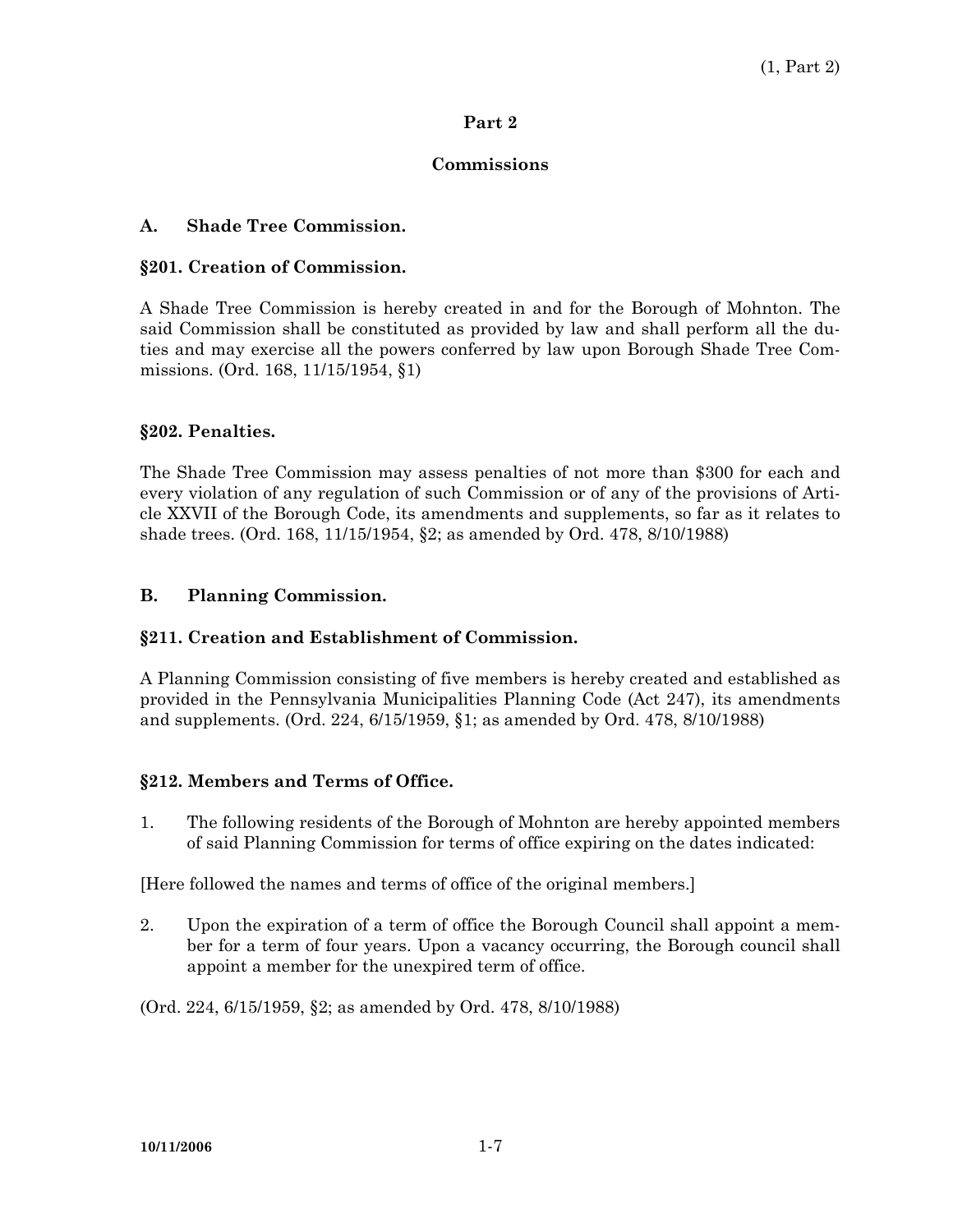# **§213. Powers and Duties.**

All of the powers and duties conferred by the PMPC, its amendments and supplements, upon Planning Commissions are hereby conferred and imposed on said Zoning Commission. (Ord. 224, 6/15/1959, §3; as amended by Ord. 478, 8/10/1988)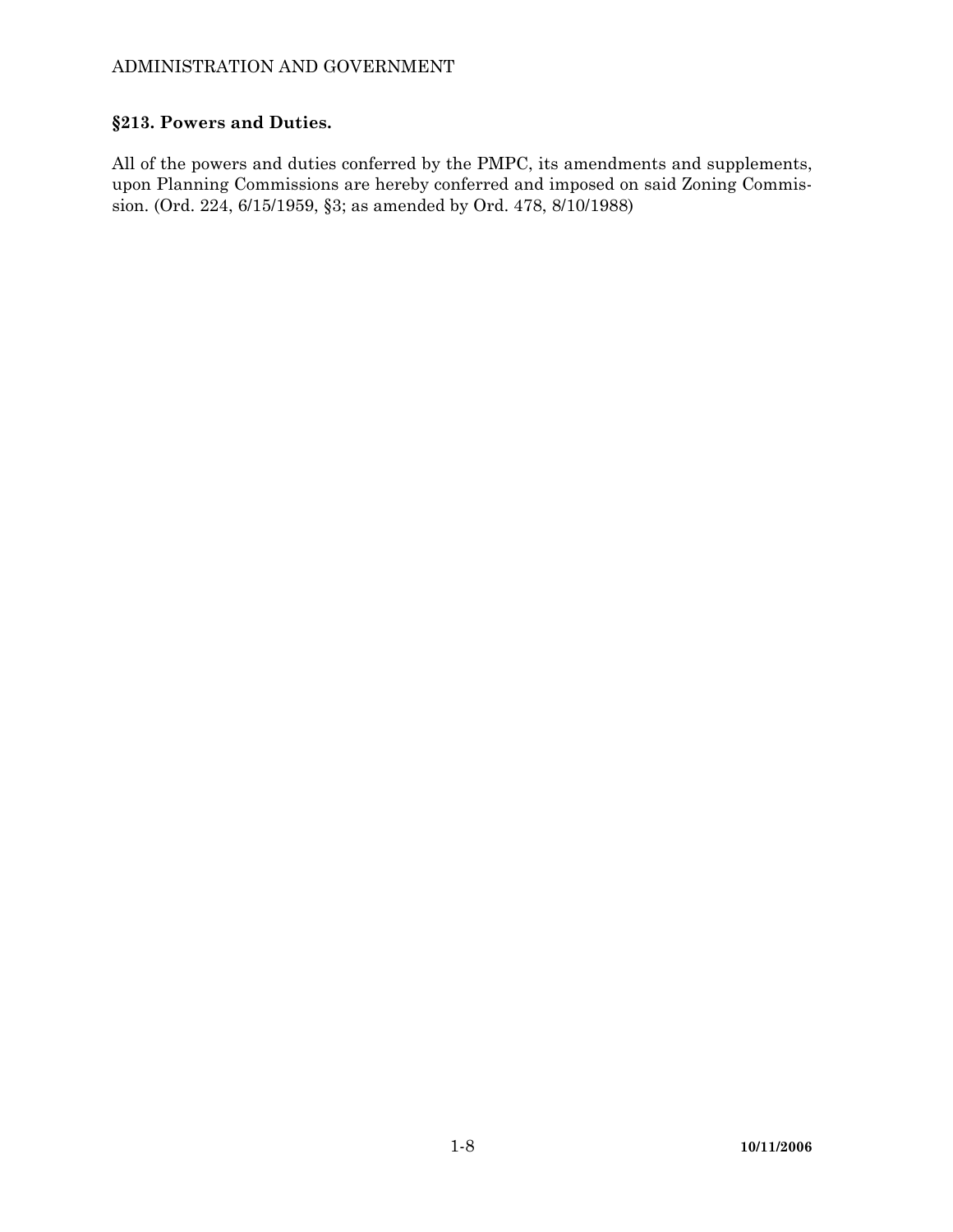## **Authorities**

## **A. Mohnton Borough Authority.**

## **§301. Intention and Desire to Organize.**

The Council hereby signifies its intention and desire to organize an Authority under the provisions of the "Municipality Authorities Act of 1945," as amended. (Ord. 174, 2/21/1955, §1)

### **§302. Articles of Incorporation.**

The Mayor, the President of Borough Council and the Secretary thereof are hereby authorized and directed to execute on behalf of the Borough of Mohnton Articles of Incorporation for said Authority, in substantially the following form:

## ARTICLES OF INCORPORATION

To the Secretary of the Commonwealth, Commonwealth of Pennsylvania:

In compliance with the requirements of the Act of May 2, 1945, P.L. 382, known as the "Municipality Authorities Act of 1945," as amended, the Borough of Mohnton, Berks County, Pennsylvania, desiring to incorporate an Authority thereunder, does hereby certify:

- 1. The name of the Authority is the "Mohnton Borough Authority."
- 2. Said Authority is formed under the provisions of the Act of May 2, 1945, P.L. 382, as amended.
- 3. No other Authority organized under the Act of May 2, 1945, P.L. 382, as amended, or under the Act of June 28, 1935, P.L. 463, as amended, is in existence in or for the incorporating municipality, the Borough of Mohnton.
- 4. The name of the incorporating municipality is the Borough of Mohnton, Berks County, Pennsylvania.
- 5. The names and addresses of its municipal authorities are as follows:

[Here followed the names and addresses of the municipal authorities.]

6. The names, addresses and terms of office of the first members of the Board of the Authority to be formed hereby are as follows: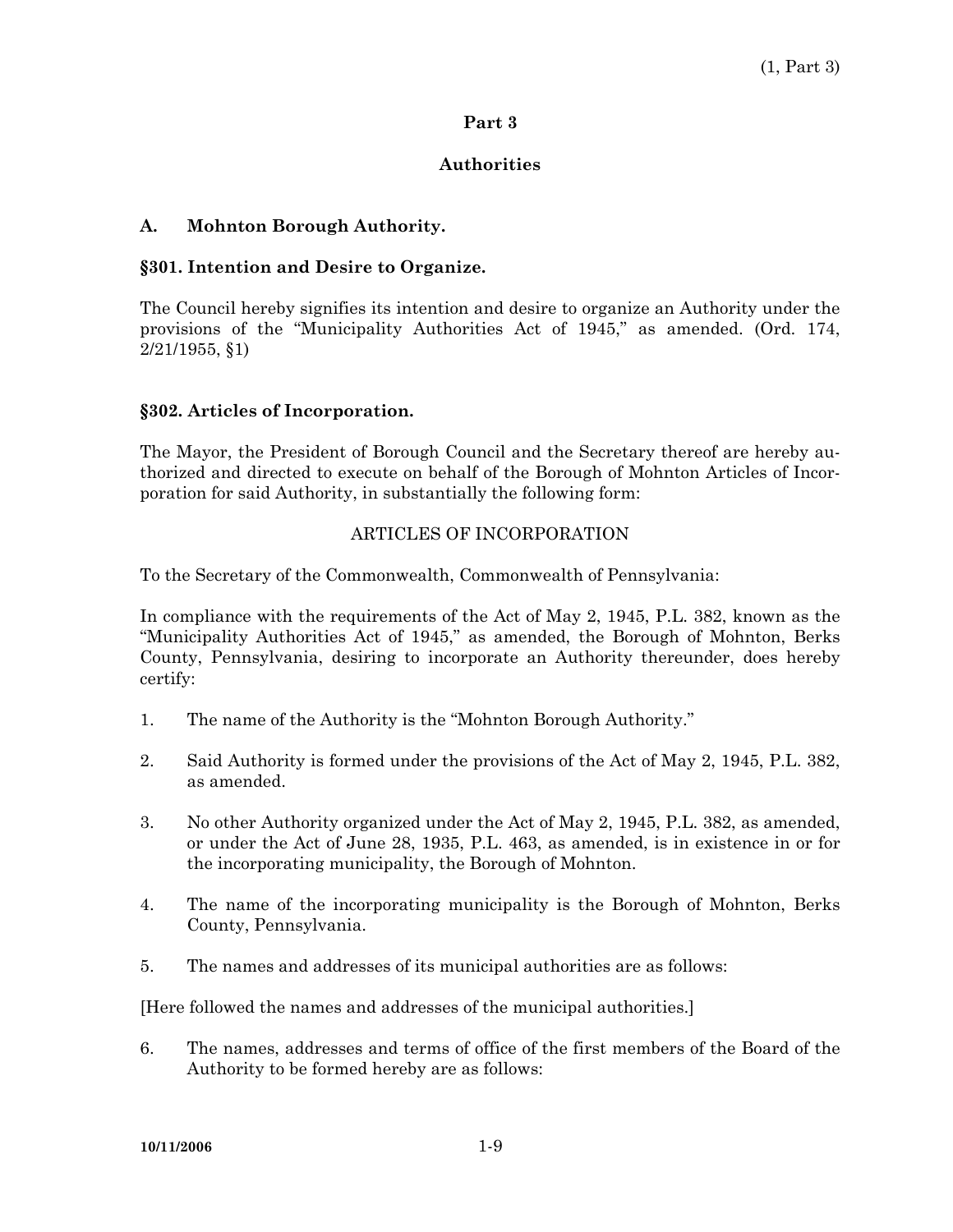[Here followed the names, addresses and terms of office of the first members of the Board.]

7. The ordinance authorizing the creation of said Authority, certified from the records of the Council of the Borough of Mohnton, together with advertisement of notice of filing these Articles of Incorporation are each submitted herewith.

(Ord. 174, 2/21/1955, §2)

# **§303. Publication of Notice.**

The President and Secretary of Borough Council are further directed to cause a notice of the substance of this Part 3 to including the substance of the Articles of Incorporation and of the proposed filing of the Articles to be published once in the Berks County Law Journal and once in a newspaper published and of general circulation in the County of Berks, as required by the Municipality Authorities Act of 1945, as amended. (Ord. 174, 2/21/1955, §3)

# **§304. Effectuation of Incorporation.**

The President and Secretary of the Borough Council are directed to file said Articles of Incorporation, together with the necessary proofs of publication, with the Secretary of the Commonwealth, and to do all other acts and things necessary or appropriate to effect the incorporation of Mohnton Borough Authority. (Ord. 174, 2/21/1955, §4)

## **§305. Initial Project.**

The initial project to be undertaken by the Authority is to acquire, hold, construct, improve, maintain, operate, own, lease either in the capacity of lessor or lessee, sewers, sewer systems, or parts thereof and sewage treatment works including works for treating and disposing of industrial waste in and for the Borough of Mohnton and for such other territory as it may be authorized to serve. (Ord. 174, 2/21/1955, §5)

## **§306. Members of the Board.**

The following named persons be and they are hereby are appointed as the first members of the Board of the Authority, whose terms of office shall commence on the date of appointment and shall be computed from January 1 next succeeding the date of incorporation:

[Here followed the names, addresses and terms of office of the first members of the Board.]

(Ord. 174, 2/21/1955, §6)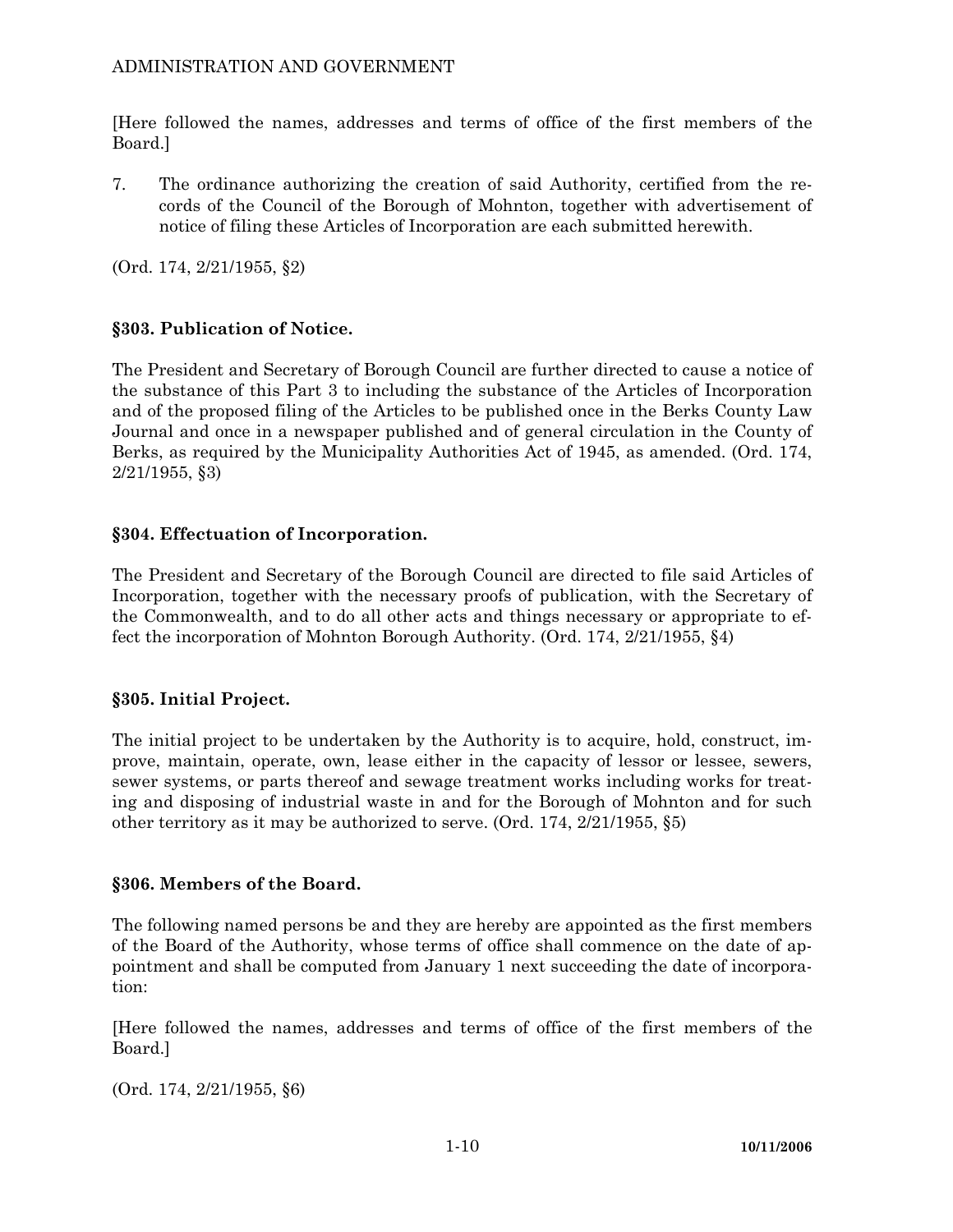## **B. Western Berks Refuse Authority.**

## **§311. Intention and Desire to Organize.**

The Council of the Borough of Mohnton, Berks County, Pennsylvania, with the approval of the Mayor of the Borough, said Council and Mayor constituting the municipal authorities of the Borough, hereby signifies its intention and desire to join with the Borough of Shillington, Borough of West Lawn, Borough of West Reading, Borough of Wyomissing, Borough of Wyomissing Hills, Township of Cumru and Township of Spring, all of Berks County, Pennsylvania, in organizing a joint municipality authority under the provisions of the Municipality Authorities Act of 1945, approved May 2, 1945, P.L. 382, as amended. (Ord. 246, 12/19/1960, §1)

## **§312. Articles of Incorporation.**

To the Secretary of the Commonwealth, Commonwealth of Pennsylvania, Harrisburg, Pennsylvania

In compliance with the requirements of the Act of May 2, 1945, P.L. 382, as amended, known as the "Municipality Authorities Act of 1945," the Borough of Mohnton, Borough of Shillington, Borough of West Lawn, Borough of West Reading, Borough of Wyomissing, Borough of Wyomissing Hills, Township of Cumru and Township of Spring, all situated in Berks County, Pennsylvania, desiring to incorporate a joint authority thereunder, do hereby certify:

- 1. The name of the Authority is "The Western Berks Refuse Authority."
- 2. Said Authority is formed by the Borough of Mohnton, Borough of Shillington, Borough of West Lawn, Borough of West Reading, Borough of Wyomissing, Borough of Wyomissing Hills, Township Cumru, and Township of Spring, all situated in Berks County, Pennsylvania, under the provisions of the Act of May 2, 1945, P.L. 382, as amended, known as the "Municipalities Authorities Act of 1945," for the following purposes:
	- A. To acquire, hold, construct, improve, maintain and operate, own and lease, either in the capacity of lessor or lessee, facilities and equipment for the collection, removal or disposal of ashes, garbage, rubbish and other refuse materials by incineration, landfill and other methods.
	- B. To acquire, hold, construct, improve, maintain and operate, own or lease, either in the capacity of lessor or lessee, facilities for generating surplus electric power which are related to incinerator plants pursuant, where applicable, to Section 3 of the Federal Power Act and Section 210 of the Public Utility Regulatory Policies Act of 1978.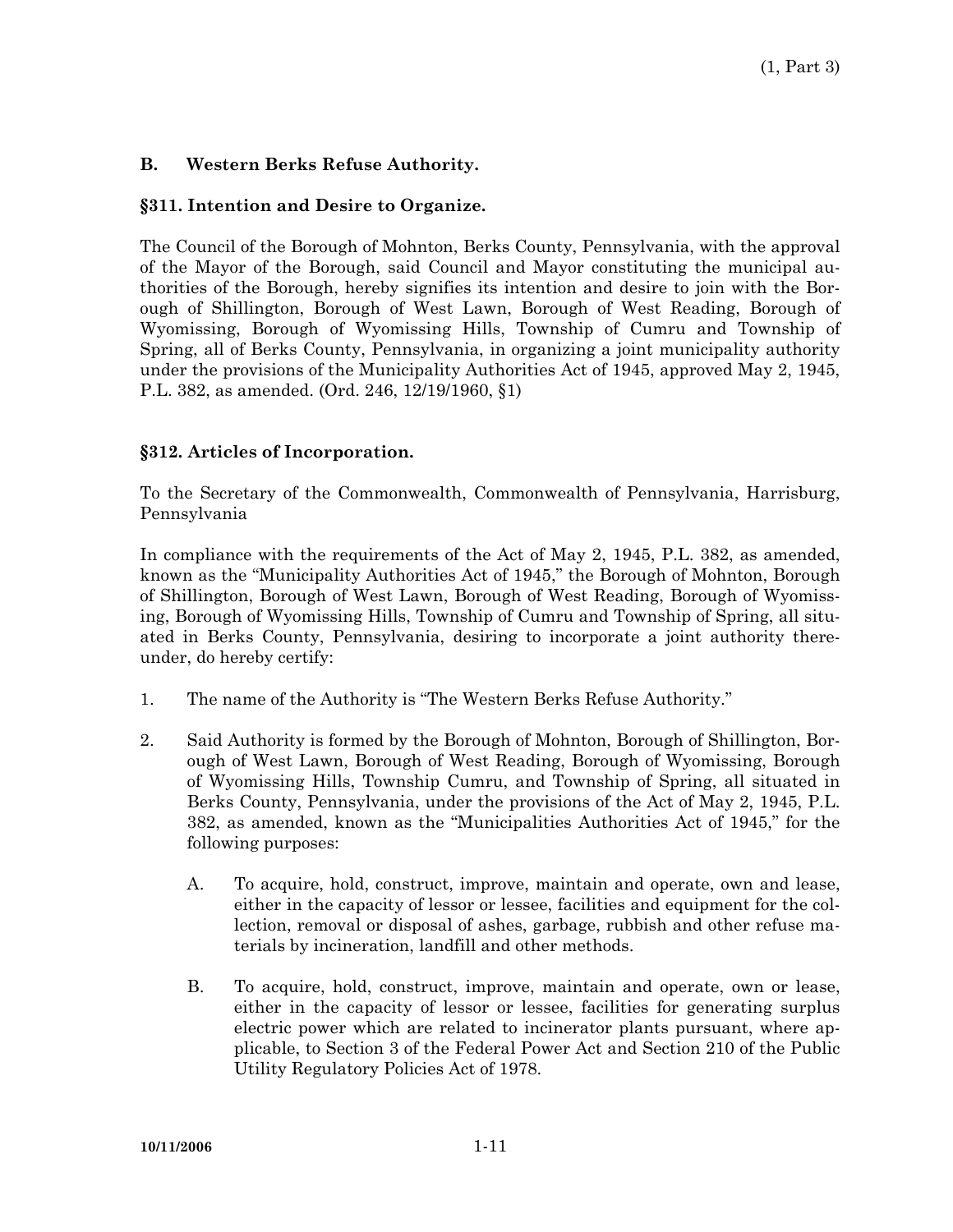- 3. No other Authority has been organized under the Act of May 2, 1945, P.L. 1945, or under the Act approved June 28, 1935, P.L. 463, and is in existence in or for the incorporating municipalities, except as follows:
	- A. The Borough of Mohnton is a member of "Mohnton Borough Authority," composed solely of said Borough of Mohnton.
	- B. The Borough of Shillington is a member of "Shillington Municipal Authority," composed solely of said Borough of Shillington.
	- C. The Borough of West Lawn is a member of "West Lawn Borough Authority," composed solely of said Borough of West Lawn and of the "Southwestern Berks County Joint Water Authority," composed of said Borough of West Lawn, Borough of Wyomissing Hills, Borough of Sinking Spring, and the Township of Spring, all of Berks County, Pennsylvania.
	- D. The Borough of West Reading is a member of the "West Reading School Authority," composed solely of said Borough of West Reading, and of the "Joint Municipal Authority of Wyomissing Valley, Berks County," composed of the Borough of West Reading and the Borough of Wyomissing, both of Berks County, Pennsylvania.
	- E. The Borough of Wyomissing is a member of the "Joint Municipal Authority of Wyomissing Valley, Berks County," composed of the Borough of Wyomissing and the Borough of West Reading, both of Berks County, Pennsylvania.
	- F. The Borough of Wyomissing Hills is a member of the "Wyomissing Hills, Berks County Authority," composed solely of said Borough of Wyomissing Hills, and of the "Southwestern Berks County Joint Water Authority," composed of said Borough of Wyomissing Hills, Borough of West Lawn, Borough of Sinking Spring, and the Township of Spring, all of Berks County, Pennsylvania.
	- G. The Township of Cumru is a member of the "Cumru Township Authority," composed solely of said Township of Cumru.
	- H. The Township of Spring is a member of the "Municipal Authority of Spring Township," composed solely of said Township of Spring, and of the "Southwestern Berks County Joint Water Authority," composed of said Township of Spring, Borough of West Lawn, Borough of Wyomissing Hills and the Borough of Sinking Spring, all of Berks County, Pennsylvania.
- 4. The names of the incorporating municipalities are: the Borough of Mohnton, Borough of Shillington, Borough of West Lawn, Borough of West Reading, Borough of Wyomissing, Borough of Wyomissing Hills, Township of Cumru and the Township of Spring, all situated in Berks County, Pennsylvania.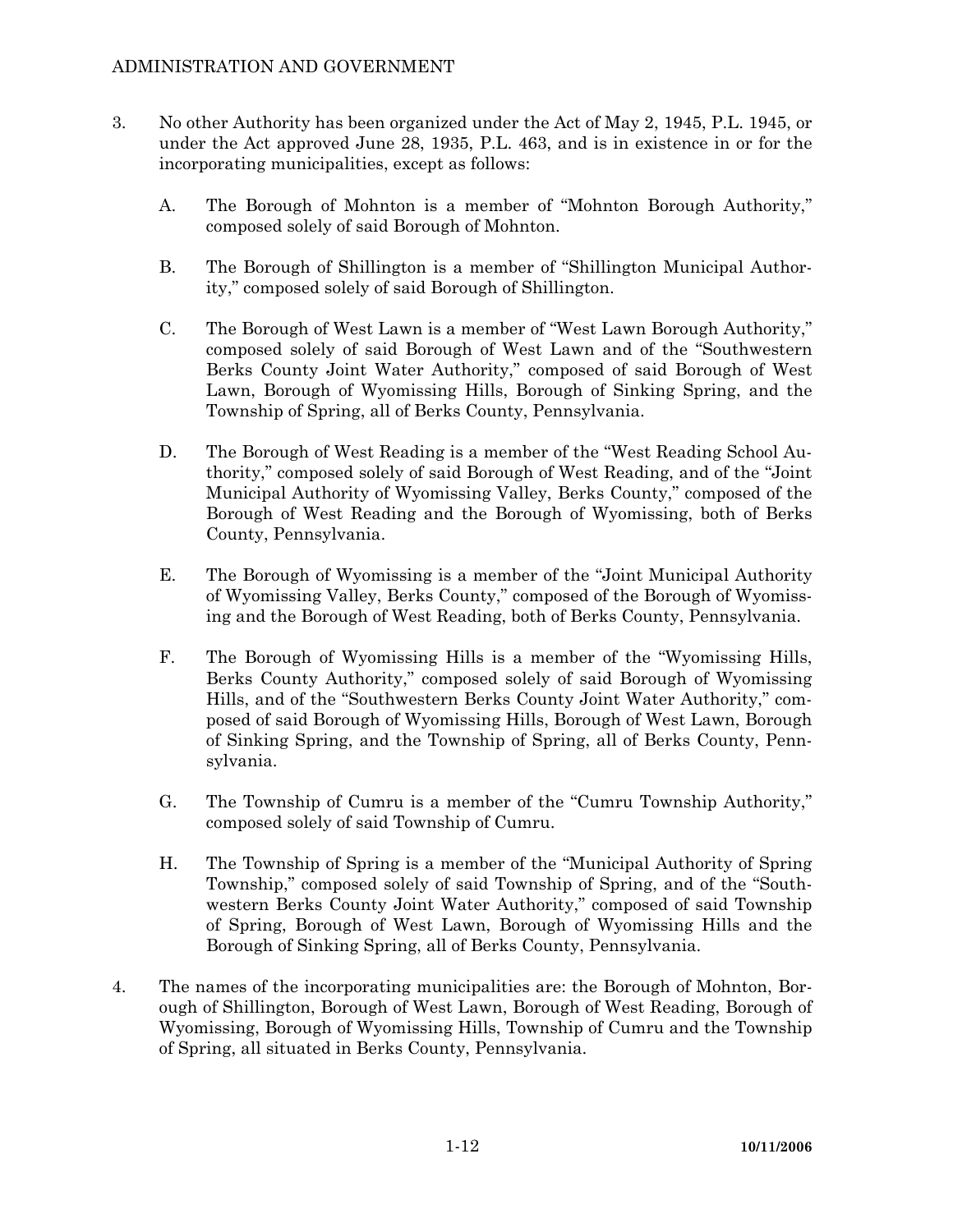5. The names and addresses of all the municipal authorities of said incorporating municipalities are:

[Here followed the names and addresses of the municipal authorities of said incorporating municipalities.]

6. The names, addresses and terms of office of the first members of the Board of said Authority, each of whom is a resident and citizen of the appointing municipality, are as follows:

[Here followed the names, addresses and terms of office of the first members of the Board.]

7. The members of the Board of said Authority shall be eight in number; and said members shall be apportioned as follows:

[Here followed the apportionment of the members.]

(Ord. 246, 12/19/1960, §2; as amended by Ord. 453, 10/-/1985, §1)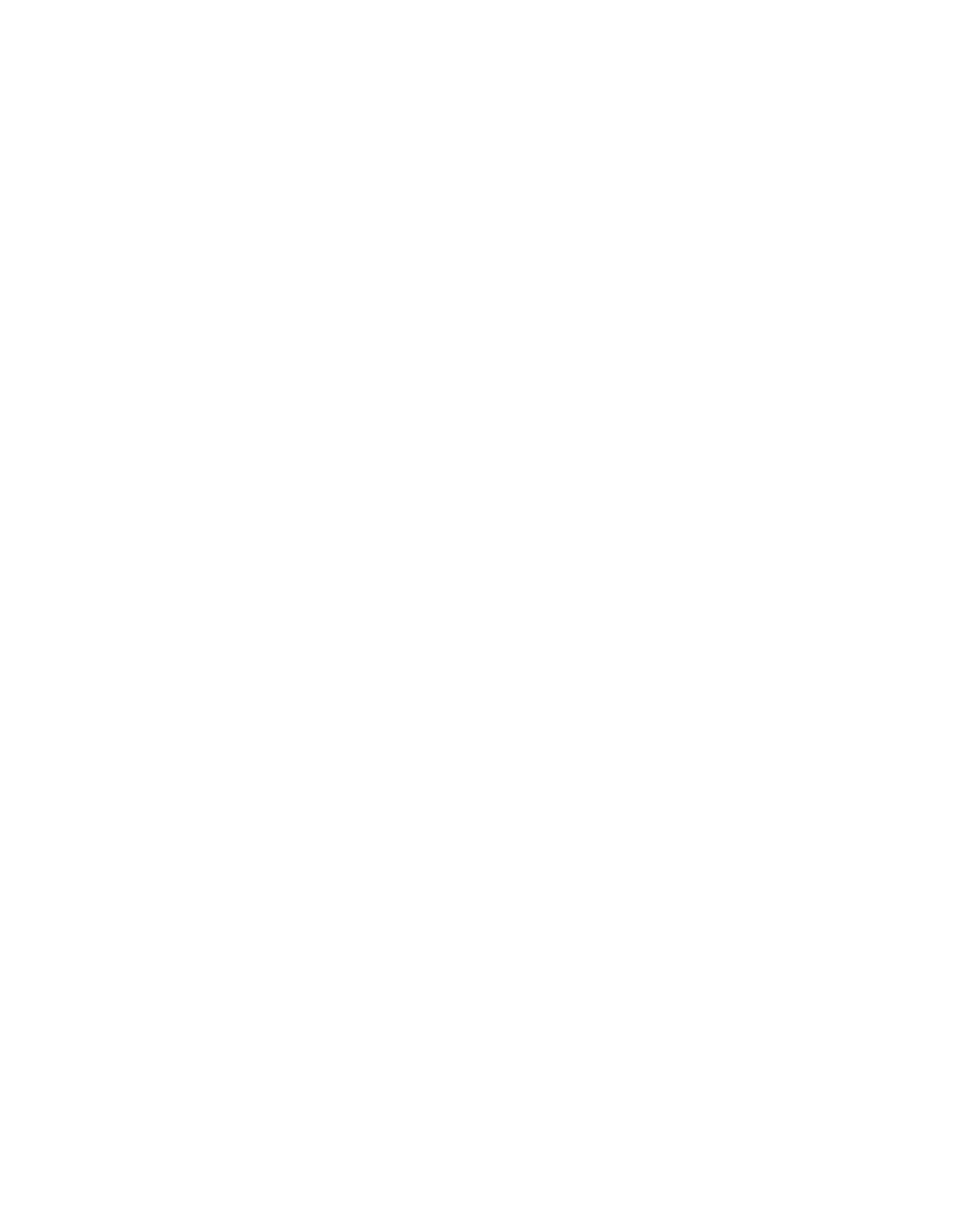## **Borough Officials**

# **A. Secretary/Treasurer.**

## **§401. Authorization to Hold Offices.**

One and the same person is authorized to hold the offices of Secretary and Treasurer of the Borough of Mohnton. (Ord. 181, 1/2/1956, §1)

## **B. Public Accountant.**

## **§411. Abolishment of Office of Auditor.**

The Office of Auditor in the Borough shall be abolished and the same shall be removed from the electoral records. (Ord. 365, 3/9/1977, §1)

## **§412. Borough to Hire Public Accountant.**

The Borough shall hire a Public Accountant to audit and certify the books and records of the Borough of Mohnton. (Ord. 365, 3/9/1977, §2)

## **C. Building Inspector.**

### **§421. Creation of the Position.**

Upon the adoption of this Part 4C, there shall be created the position of Building Inspector. (Ord. 383, 6/14/1978, §1; as amended by Ord. 478, 8/10/1988)

### **§422. Duties.**

The individual or entity filling the post of Building Inspector shall perform all services relating to the enforcement pertaining to buildings, houses, construction, alterations, repairs, maintenance, etc., as more particularly described in Section 1202, Subsection 24 of the Borough Code; and in addition thereto, shall investigate and report to the Borough Council, and aid and assist in the preparation and execution of all documents pertaining to any Federal, State, Municipal and other Grants when so directed by the Borough Council of the Borough of Mohnton. (Ord. 383, 6/14/1978, §2; as amended by Ord. 478, 8/10/1988)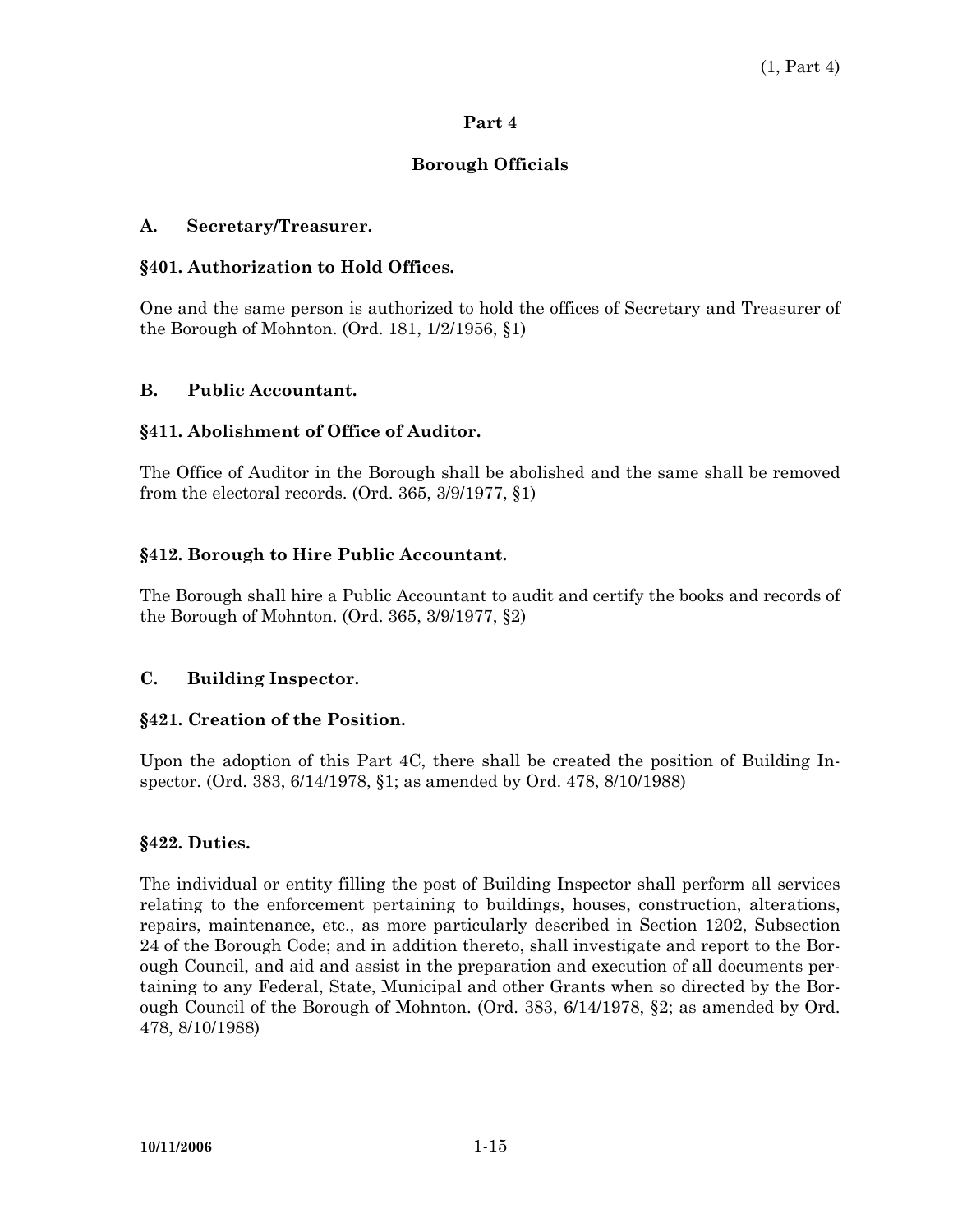## **§423. Term of Office.**

The position of Building Inspector shall begin June 15, 1978, and continue until further disposition by the Borough Council of the Borough of Mohnton. (Ord. 383, 6/14/1978, §3)

## **§424. Compensation.**

The individual or entity acting in the capacity of Building Inspector shall be paid a minimum sum of \$125 per month beginning as of the effective date of this Part 4, and such other fees or charges as may from time to time be designated by the Borough Council of the Borough of Mohnton. (Ord. 383, 6/14/1978, §4; as amended by Ord. 478, 8/10/1988)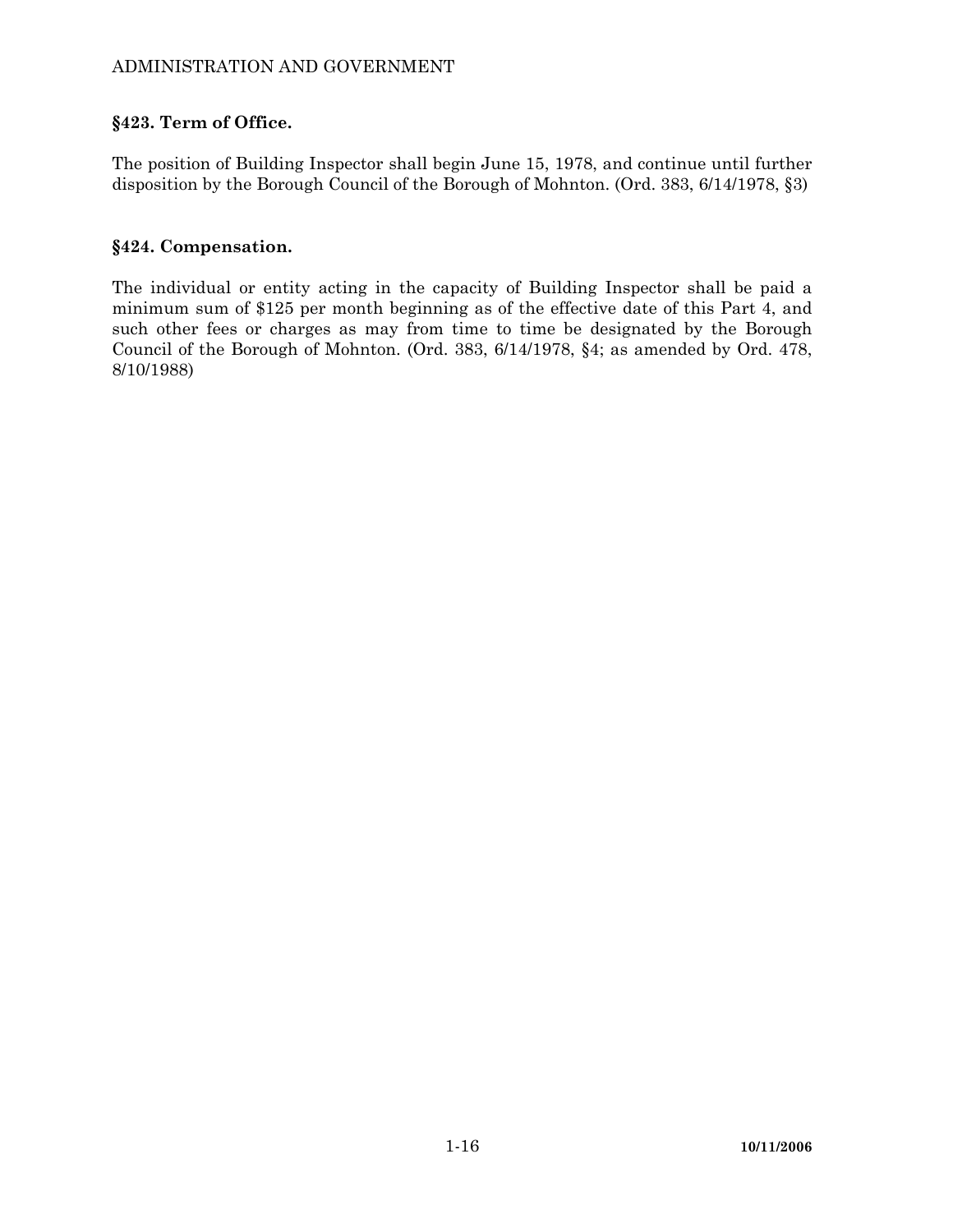### **Borough Police**

### **A. Establishing Police Department.**

#### **§501. Establishing Police Department.**

A Police Department is hereby established for the Borough of Mohnton. The Police Department shall consist of a Chief of Police, who shall be the Chief Executive of the police Department, and such other full-time or part-time police patrolmen as may be determined by Borough Council from time to time. The Chief of Police shall, under the direction of the Mayor, be in charge of the Police Department and shall have supervision over its members in the exercise of their powers, duties, and authority. The compensation of the Chief of Police and police patrolmen shall be as determined by Borough Council from time to time. (Ord. 197, 6/17/1957, §1; as amended by Ord. 249, 1/16/1961, §1)

#### **§502. Probationary Period.**

Before appointing a person to the position of Chief of Police or full-time police patrolman, Borough Council may first employ an applicant for such position for a probationary period of at least three but not more than six months, as may be determined by Borough Council, and Borough Council shall determine during such probationary period of employment whether or not to appoint such applicant to the position of Chief of Police or of police patrolman upon termination of his respective probationary period of employment. (Ord. 197, 6/17/1957, §2; as amended by Ord. 249, 1/16/1961, §2)

#### **B. Police Pension Fund.**

### **§511. Eligibility.**

- 1. The following persons shall be entitled to receive pension or retirement benefits as hereinafter provided:
	- A. Each police officer employed by this Borough on a full-time basis who shall have 25 years of continuous service with the Borough and who shall have attained 55 years of age and who shall have received an honorable discharge.
	- B. Each police officer employed by this Borough on a full-time basis, who was a member of the Police Pension Program established by this Borough prior to December 21, 1965, and who shall have 20 years of continuous service with this Borough and who shall have attained 60 years of age and who shall have received an honorable discharge.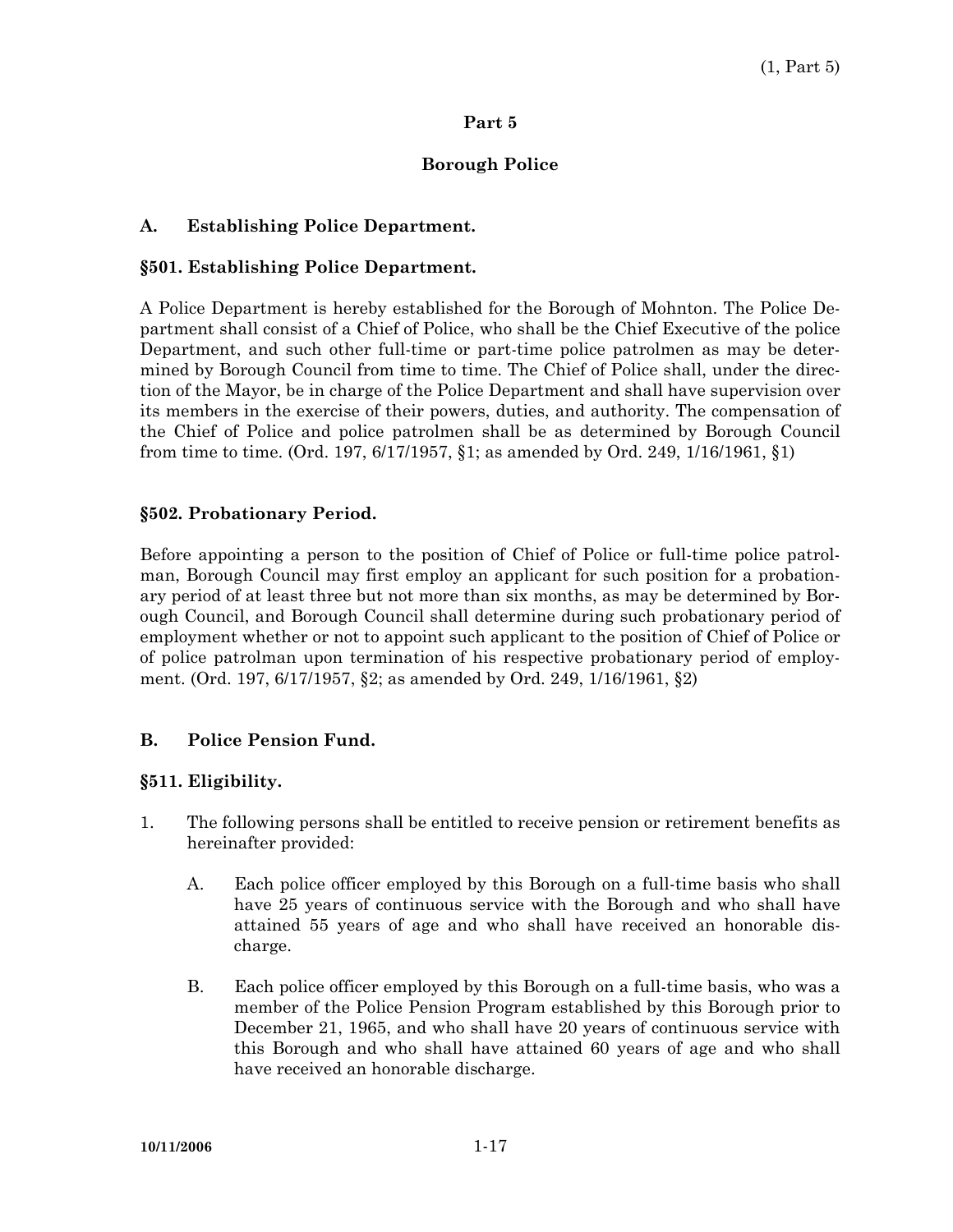- 2. "Continuous Service" shall mean full-time employment with this Borough, including periods of absence which are approved by the Borough Council of this Borough or which arise by operation of law.
- 3. Any member of the Police Force who has been a regularly appointed employee of this Borough for a period of at least six months and who thereafter shall enter into the military service of the United States shall have credited to his employment record for pension or retirement benefits all of the time spent by him in such military service, if such person returns or has heretofore returned to his employment within six months after his separation from the service.
- 4. Any participant retiring hereunder shall be subject to service, from time to time, as a police reserve in cases of riot, tumult or preservation of the public peace until unfitted for such service, whereupon he may be finally discharged from reserve service by reason of age or disability.

(Ord. 449, 4/10/1985, §1)

## **§512. Retirement Benefits.**

The amount of pension or retirement benefits payable to any police officer under this program shall be a sum equal to 1/2 of the monthly average salary of the participant during the last 36 months of employment, payable monthly during the balance of the participant's life following actual retirement. Such pension or retirement benefits for any month shall consist of:

- 1. Any pension benefits from pension plans heretofore established by a private organization or association for the members of the police Force, but only to the extent that the Commonwealth or any of its municipalities shall have contributed to such pension plans monies raised by taxation, and
- 2. Benefits from the Pension Fund established hereunder to the extent necessary to bring the total benefits in any month up to 1/2 of the aforesaid monthly average salary. Pension payments made under the provisions of this Part 5 shall not be a charge on any other fund in the Treasury of the Borough or under its control save the Police Pension Fund.

(Ord. 449, 4/10/1985, §2)

### **§513. Contributions.**

1. Each participant hereunder shall contribute monthly into the Pension Fund established hereunder an amount equal to 5% of his total monthly compensation. All such contributions by participants shall be deducted by the Borough from the participant's salary. Any balance of needed annual contributions shall become the ob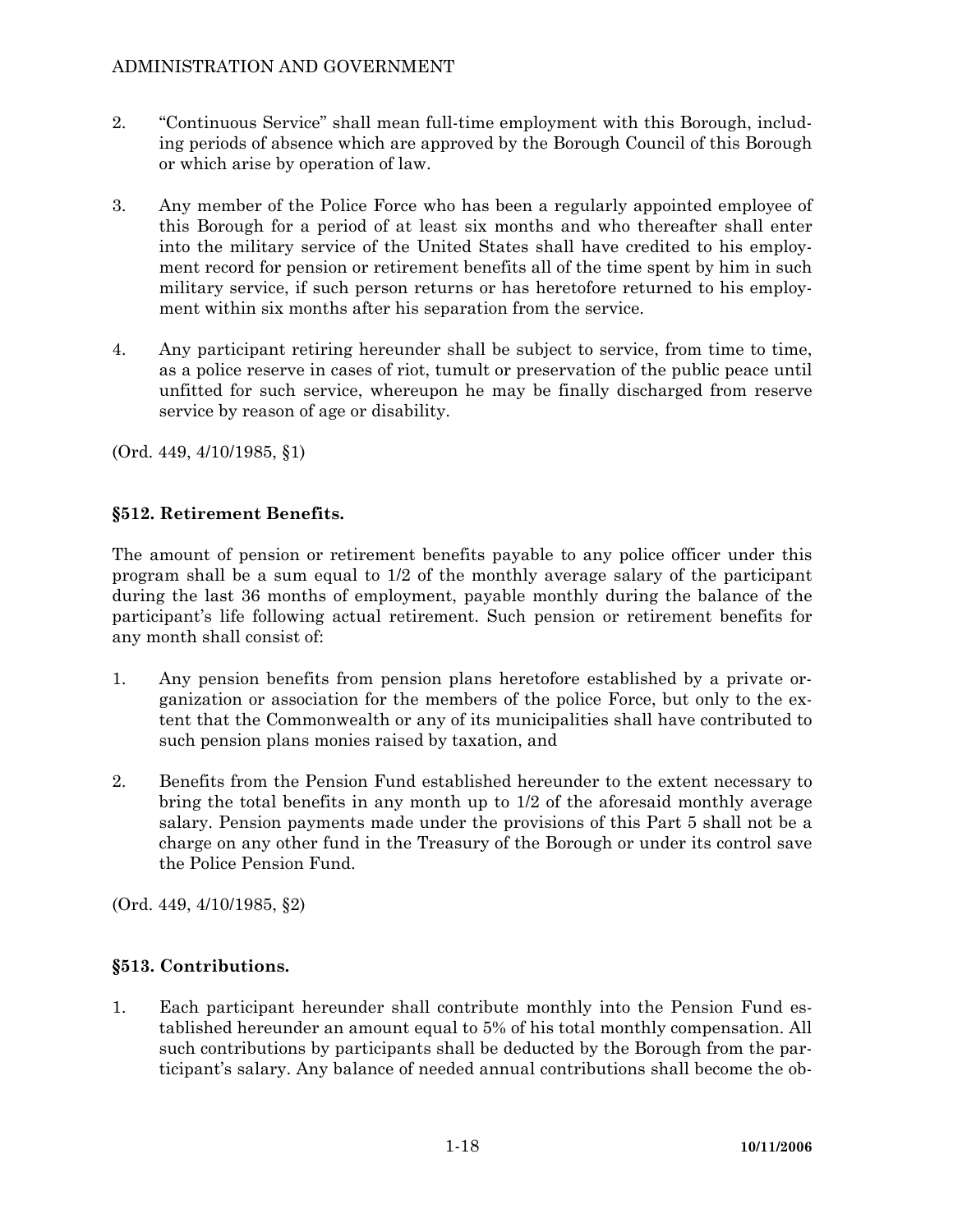ligation of the Borough and shall be paid to the Pension Fund by annual appropriations.

- 2. This Borough reserves the right to reduce or eliminate payments into the fund by participants on an annual basis, by resolution, if an actuarial study shows that if such payments are reduced or eliminated and contributions by the Borough will not be required to keep the fund actuarially sound.
- 3. Any payments made by the Commonwealth of Pennsylvania to the Borough for Police Pension purposes shall be used as follows:
	- A. To reduce the unfunded liability of the Borough on account of pensions payable hereunder, and after such liability has been funded,
	- B. To apply against the annual obligation of the Borough for future service cost, or to the extent that the payment may be in excess of such obligation,
	- C. To reduce the participant's contributions.

(Ord. 449, 4/10/1985, §3)

## **§514. Vesting.**

- 1. This Borough shall be the owner of all monies or property paid into the Fund or annuities or policies purchased from insurance companies hereunder and the owner of any insurance and retirement income contracts acquired hereunder, and no participant prior to retirement shall have any right or interest in any portion of said monies or property, provided, however, that each participant shall be entitled to designate a beneficiary, in the event of termination or discontinuance of his employment with the Borough for reasons other than retirement or death, each participant shall be entitled to have returned to him the total amount of all such monies paid by him into the Pension Fund, with interest at the same rate being credited to the general account and compounded annually. If such termination or discontinuance of employment is due to death, such refund of money shall be paid to the participant's designated beneficiary or, in the absence thereof, to his estate.
- 2. Should a police officer, before completing superannuation retirement age and service requirements but after having completed 12 years of total service, for any reason cease to be employed as a full-time police officer by the Borough in whose Pension Fund he has been a member, he shall be entitled to vest his retirement benefits by filing with the Borough Council within 90 days of the date he ceases to be a full-time police officer a written notice of his intention to vest. Upon reaching the date which would have been his superannuation retirement allowance determined by applying the percentage his years of service bears to the years of service which he would have rendered had he continued to work until his superannuation retirement date to the gross pension, using however the monthly average salary during the appropriate period prior to his termination of employment.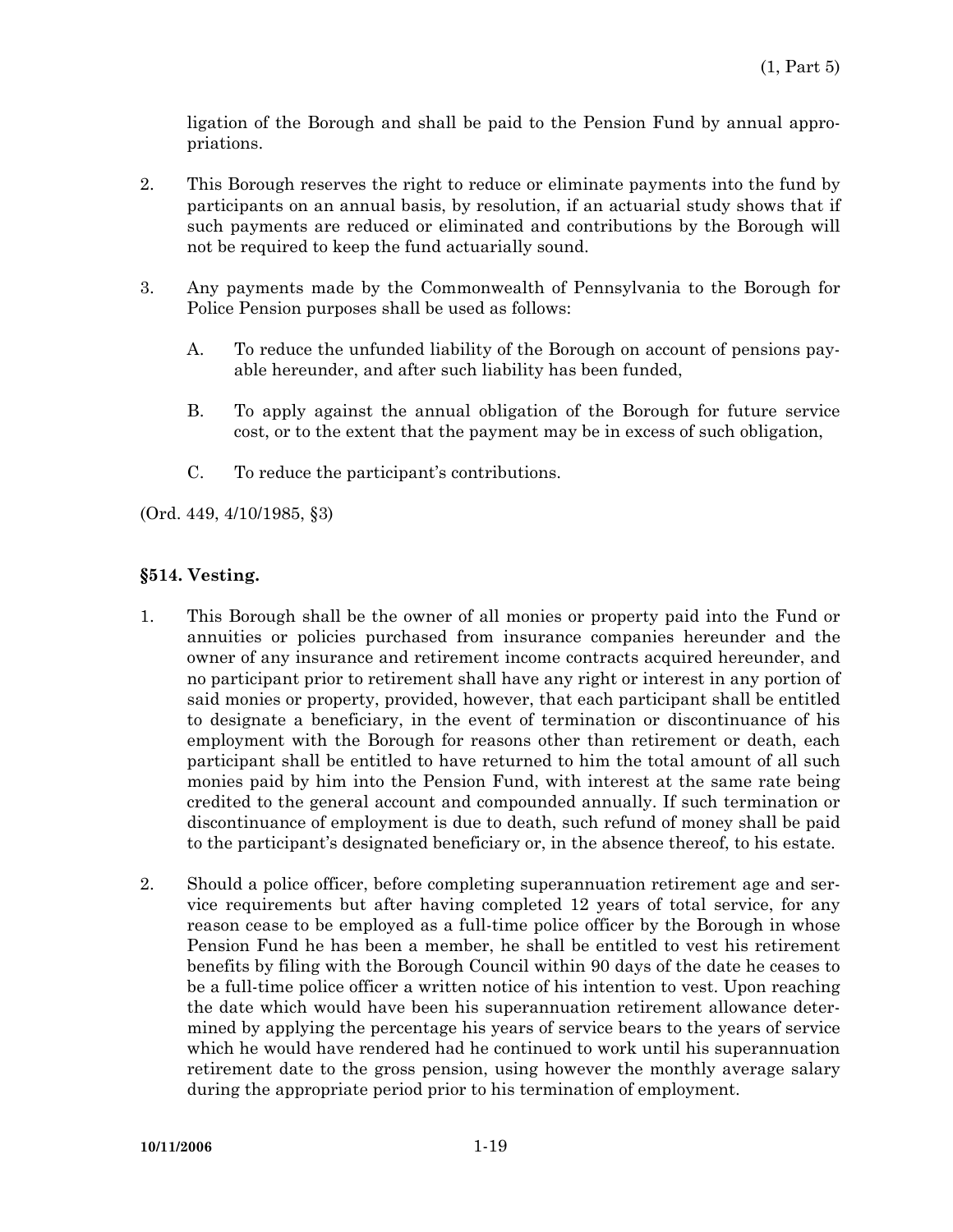(Ord. 449, 4/10/1985, §4)

#### **§515. Administration.**

The Police Pension Fund shall be under the direction of the Borough Council of the Borough. The Borough shall appoint an Administrative Officer who shall be responsible to the Borough Council. The Administrative Officer shall present to the Borough Council sufficient financial information to properly fund the Police Pension Plan as defined under Act 205, December 1984. The Borough may receive at any time and from time to time, gifts, grants, devices or bequests to the Pension Fund of any money or property, real, personal or mixed, to be held by them in trust for the benefit of this Fund and in accordance with the provisions thereof. (Ord. 449, 4/10/1985, §5)

#### **§516. Transfer of Assignment.**

- 1. The Pension payments, herein provided for, shall not be subject to attachment, execution, levy, garnishment or other legal process, and shall be payable only to the participant or his designated beneficiary. No participant or his beneficiary shall have any right to alienate, encumber or assign any assets of the fund held by the Borough on his behalf, of any of the benefits or payments or proceeds of any contract or agreement purchased or acquired by the Borough hereunder.
- 2. Any contract or agreement purchased or acquired pursuant to this Part 5 upon the life of such participant shall contain a provision, in substance, that to the extent permitted by law, none of the benefits or payments or proceeds of such contract or agreement shall be subject to any legal process by any creditor of such participant or beneficiary of such participant.

(Ord. 449, 4/10/1985, §6)

### **§517. Prior Pension Assets and Benefits.**

All contracts, agreements or funds held by the Borough for the purpose of providing pension, annuities or retirement income or any of them, on any police officer who shall be a participant in the program herein established shall be and hereby are transferred and assigned to the fund herein created. After such transfer, the Police Pension Fund shall assume the liability, if any of continuing the payment of pensions to members of the Police Force retired prior to such transfer in accordance with the laws and regulations under which such members were retired. (Ord. 449, 4/10/1985, §7)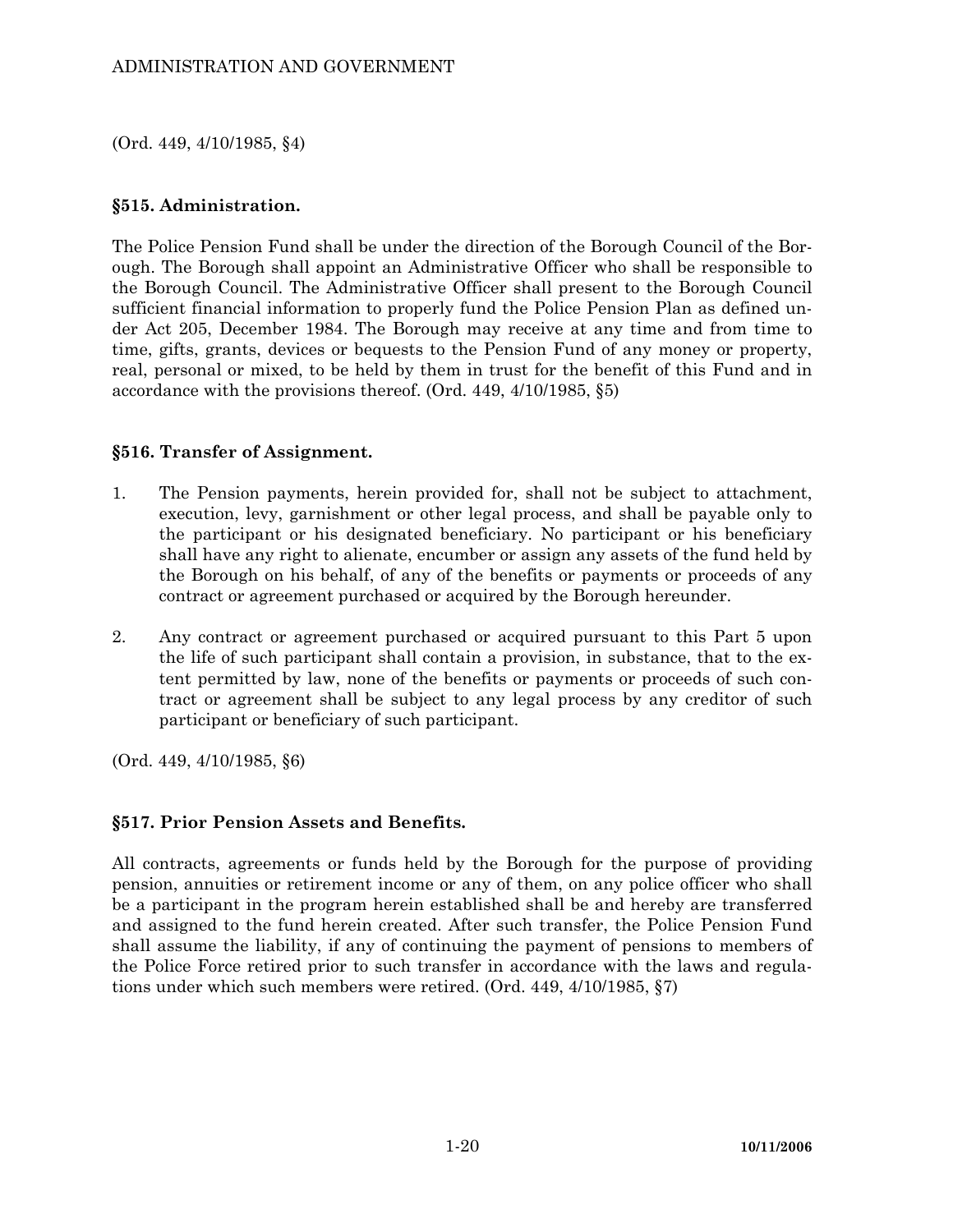#### **§518. Death Benefits.**

If a participant dies before his retirement, there are no benefits payable under this Plan. (Ord. 449, 4/10/1985, §7; as added by Ord. 556, 10/11/1995, §5.01)

#### **§519. Vested Benefits.**

- 1. A participant who becomes an inactive participant before retirement or death (and, if applicable, before the date a disability payment begins under the service related disability benefits of §520) will be entitled to a deferred monthly retirement benefit on the normal form to begin on his superannuation retirement date. The deferred retirement benefit will be equal to a participant's accrued benefit on the day before the date he became an inactive participant if he has completed 12 years of accrual service and ceases to be an eligible employee before the date he completes the age and service requirements for normal retirement date.
- 2. The vested benefit above will only be provided for a participant who files a written notification with the Borough Council of his/her intention to vest within 90 days of the date he ceases to be an eligible employee.
- 3. Payment of the deferred monthly retirement benefit shall be on the normal form.
- (Ord. 449, 4/10/1985; as added by Ord. 556, 10/11/1997, §5.02)

### **§520. Service Related Disability Benefits.**

- 1. If an active participant becomes totally and permanently disabled before his retirement date (normal retirement date, if earlier), a disability benefit shall be payable to him/her.
- 2. The disability benefit payable to a participant who meets the requirement above is an immediate monthly benefit equal to 50% of his or her average compensation as of the last day he or she was actively at work for the employer.
- 3. Monthly disability benefit payments shall begin on the earliest first day of the month on or after the date the participant meets the requirements under this Section. Such payments shall continue through the first day of the month before the earliest of his/her retirement date (normal retirement date, if earlier), the date of his/her death or the day following the date he/she is no longer totally and permanently disabled.

(Ord. 449, 4/10, 1985; as added by Ord. 556, 10/11/1997, §5.03)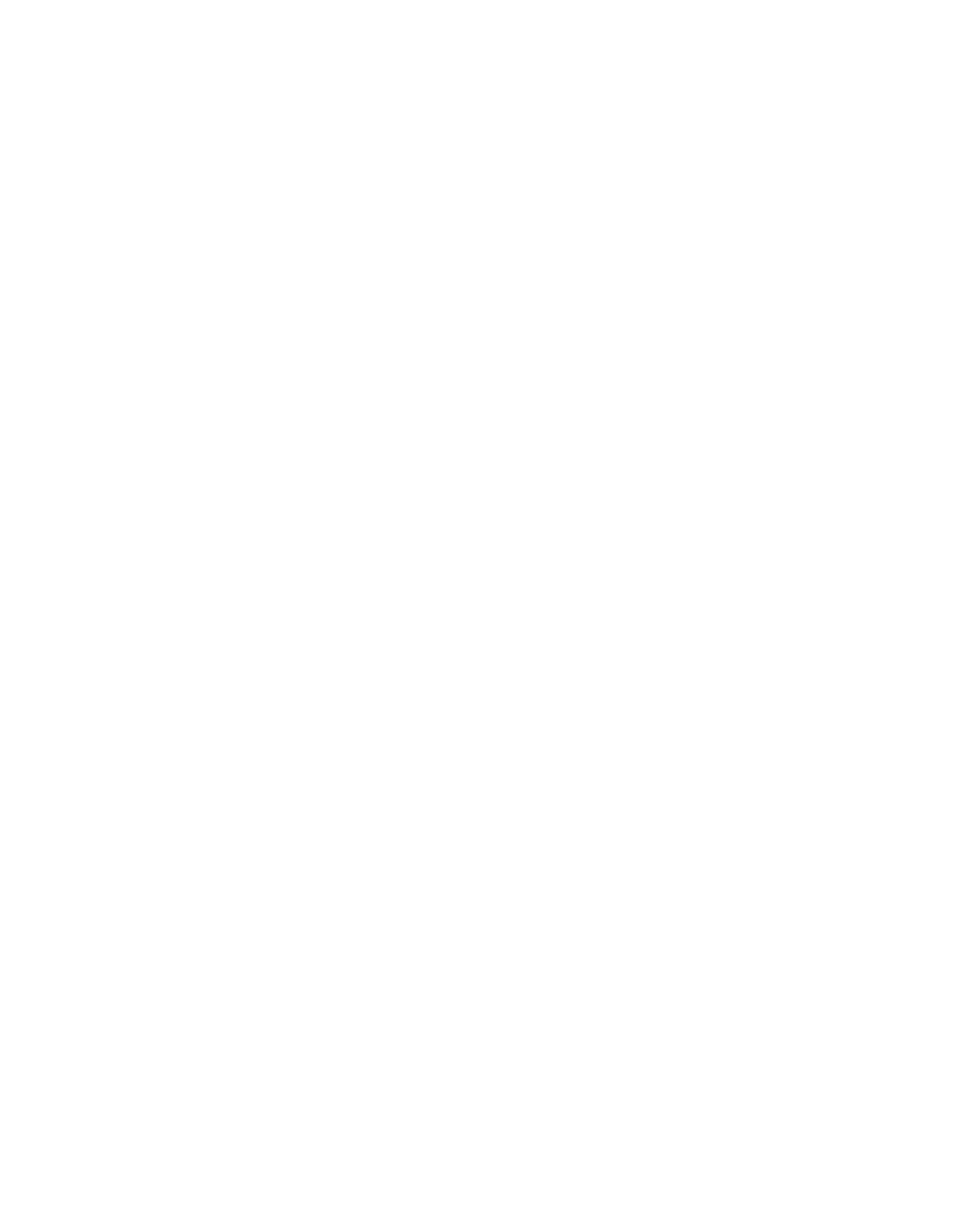## **Schedule of Fees**

The Borough Council of the Borough of Mohnton resolves that all fees are hereby fixed as follows and may be amended from time to time:

# BICYCLES (3, §102)

| Registration                                   | \$0.50          |
|------------------------------------------------|-----------------|
| Duplicates                                     | \$0.25          |
| <b>BUILDINGS</b>                               |                 |
| Numbering per dwelling $(4, §102)$             | \$0.50          |
| <b>Building Permits</b>                        |                 |
| \$0 to \$100 repairs or improvements           | No Charge       |
| \$101 to \$300 repairs or improvements         | \$4             |
| \$301 to \$500 repairs or improvements         | \$6             |
| \$501 to \$1,000 repairs or improvements       | \$8             |
| \$1,001 to \$5,000 repairs or improvements     | \$25            |
| \$5,001 to \$10,000 repairs or improvements    | \$50            |
| $$10,001$ to $$25,000$ repairs or improvements | \$100           |
| \$25,001 to \$50,000 repairs or improvements   | \$200           |
| \$50,001 to \$100,000 repairs or improvements  | \$300           |
| \$100,000 and up                               | \$5 per \$1,000 |
| <b>CODE ENFORCEMENT</b>                        |                 |
| Building Permit (5, §102)                      |                 |
| Demolition Permit (5, §102)                    |                 |
| Inspection Permit $(5, §102)$                  |                 |
| Moving Permit (5, §102)                        |                 |

**10/11/2006** 1-23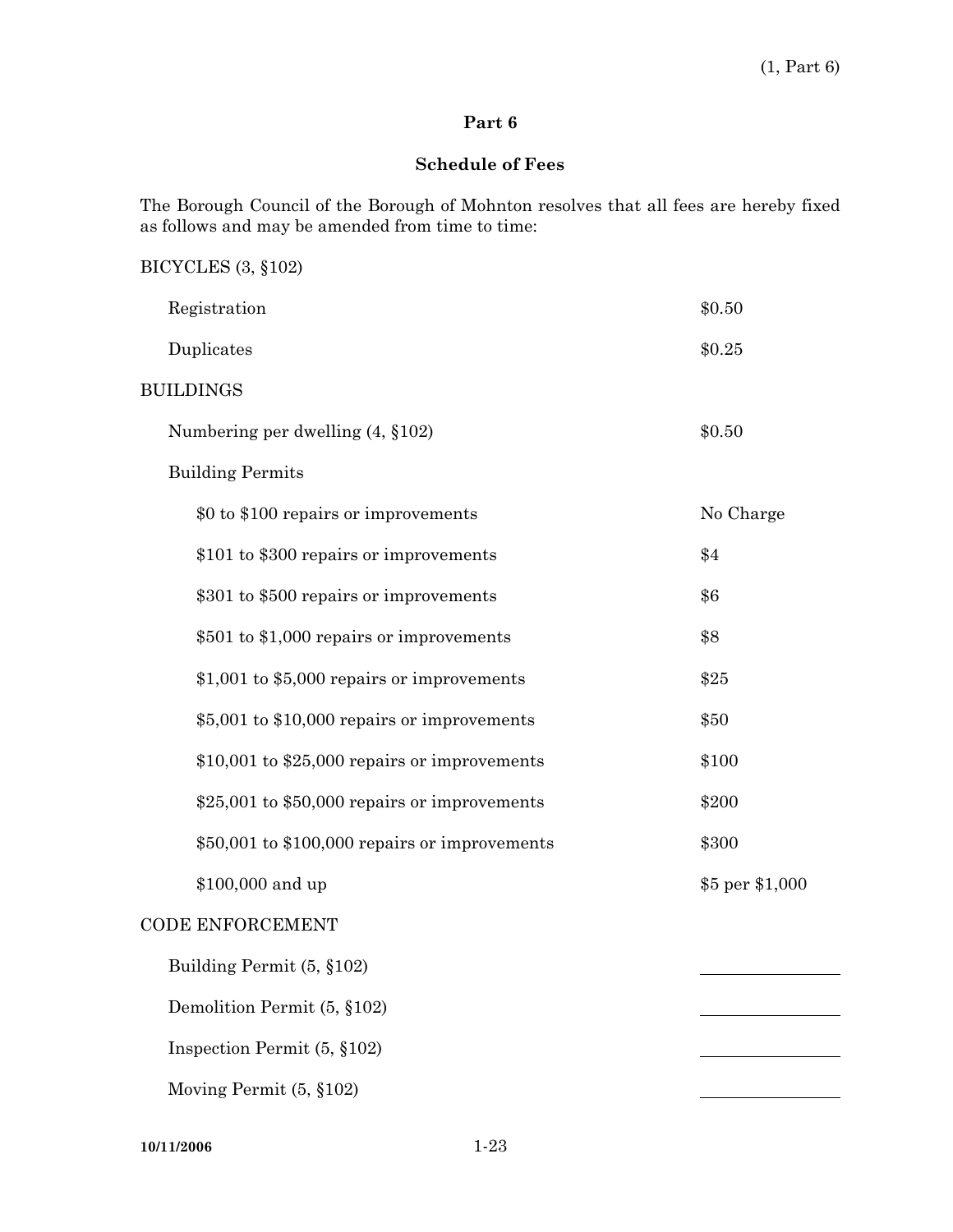# Plumbing (5, §202)

| Sanitary sewer connection fee<br>(connection to main made by applicant)                                                                           | \$500   |
|---------------------------------------------------------------------------------------------------------------------------------------------------|---------|
| Sanitary sewer connection fee<br>(connection to main made by Borough)                                                                             | \$5,000 |
| Sanitary sewer trap connection                                                                                                                    | \$25    |
| Storm sewer connection                                                                                                                            | \$25    |
| First trap or fixture                                                                                                                             | \$40    |
| Each additional trap or fixture                                                                                                                   | \$20    |
| Domestic hot-water relief valve                                                                                                                   | \$25    |
| Heating relief valve                                                                                                                              | \$25    |
| For each water distribution system or new water service                                                                                           | \$25    |
| For 1 underground rainwater conductor accepting only 1<br>downspout or 1 interior rain leader or renewal of rain water<br>line under new sidewalk | \$25    |
| For each additional rain conductor                                                                                                                | \$20    |
| For each alteration, renewal or repair of soil, waste or vent<br>pipe                                                                             | \$40    |
| New or replacement water softener or water treatment<br>equipment                                                                                 | \$25    |
| For each new or replacement garbage disposal or dishwasher<br>or kitchen sink                                                                     | \$40    |
| Heating permit (furnace, boiler)                                                                                                                  | \$40    |
| Air conditioning                                                                                                                                  | \$40    |
| Well drilling                                                                                                                                     | \$40    |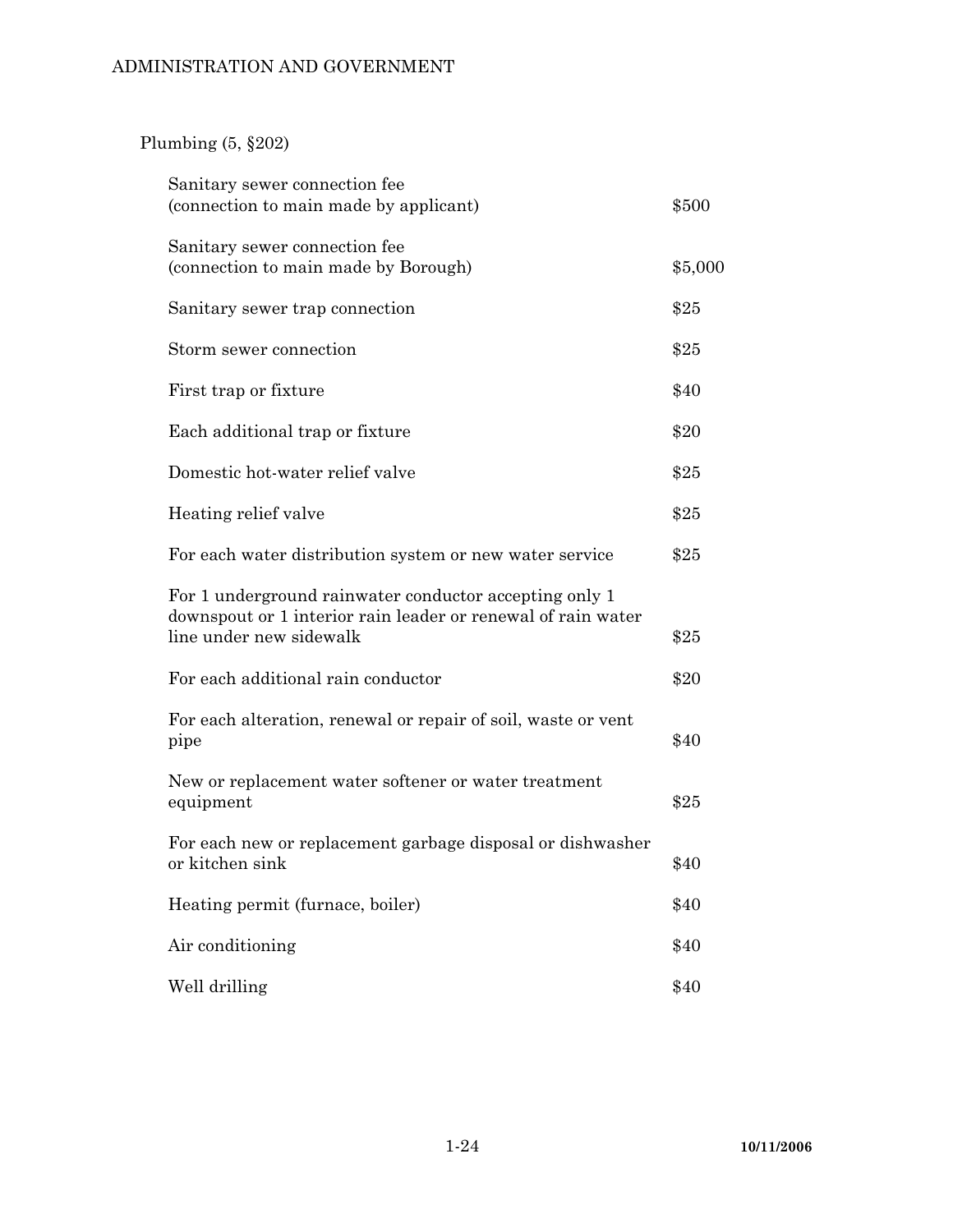#### CODE ENFORCEMENT FEES

- 1. Code enforcement fees are per the attached schedule. The Code Enforcement Officer will retain 80% of the fee for payment of services, and 20% will be retained by the Borough for administrative expenses.
- 2. Code Enforcement Officer shall review stated construction costs for reasonableness in accordance with published standards prior to approving. Construction costs shall be based on material and labor cost to complete the project, except when self-performed by the property owner, in which case materials only shall be considered.

|                                                                                             | Construction         | Permit                                      | Code<br><b>Officer</b> | <b>Borough</b><br>Income |
|---------------------------------------------------------------------------------------------|----------------------|---------------------------------------------|------------------------|--------------------------|
| <b>Nature of Work</b>                                                                       | Value                | Fee                                         | Income                 | (20%)                    |
| Nonstructural repairs to<br>existing buildings                                              | Up to $$500$         | \$0                                         | \$0                    | \$0                      |
|                                                                                             | \$500 to \$2,999     | \$25                                        | \$20                   | \$5                      |
|                                                                                             | Over \$3,000         | See below                                   |                        |                          |
| New construction, struc-<br>tural modifications, non-<br>structural repairs over<br>\$3,000 | \$0 to \$4,999       | \$50                                        | \$40                   | \$10                     |
|                                                                                             | \$5,000 to \$9,999   | \$75                                        | \$60                   | \$15                     |
|                                                                                             | \$10,000 to \$14,999 | \$125                                       | \$100                  | \$25                     |
|                                                                                             | Over \$15,000        | $$125 + 0.5\%$<br>of costs over<br>\$15,000 |                        |                          |
| Zoning permit without a<br>building permit                                                  | N/A                  | \$25                                        | \$20                   | \$5                      |

#### HEALTH AND SAFETY

Motor Vehicle Storage Permit (10, §203)

#### HOUSING

| Moving Household Goods Permit (11, §103) | \$0.50 |
|------------------------------------------|--------|
|                                          |        |

### LICENSES, PERMITS AND GENERAL BUSINESS REGULATIONS

| Junkyard License (13, §102) | \$75         |
|-----------------------------|--------------|
| Transfer License (13, §105) | \$10         |
| Transient Retail (13, §302) | \$5 per week |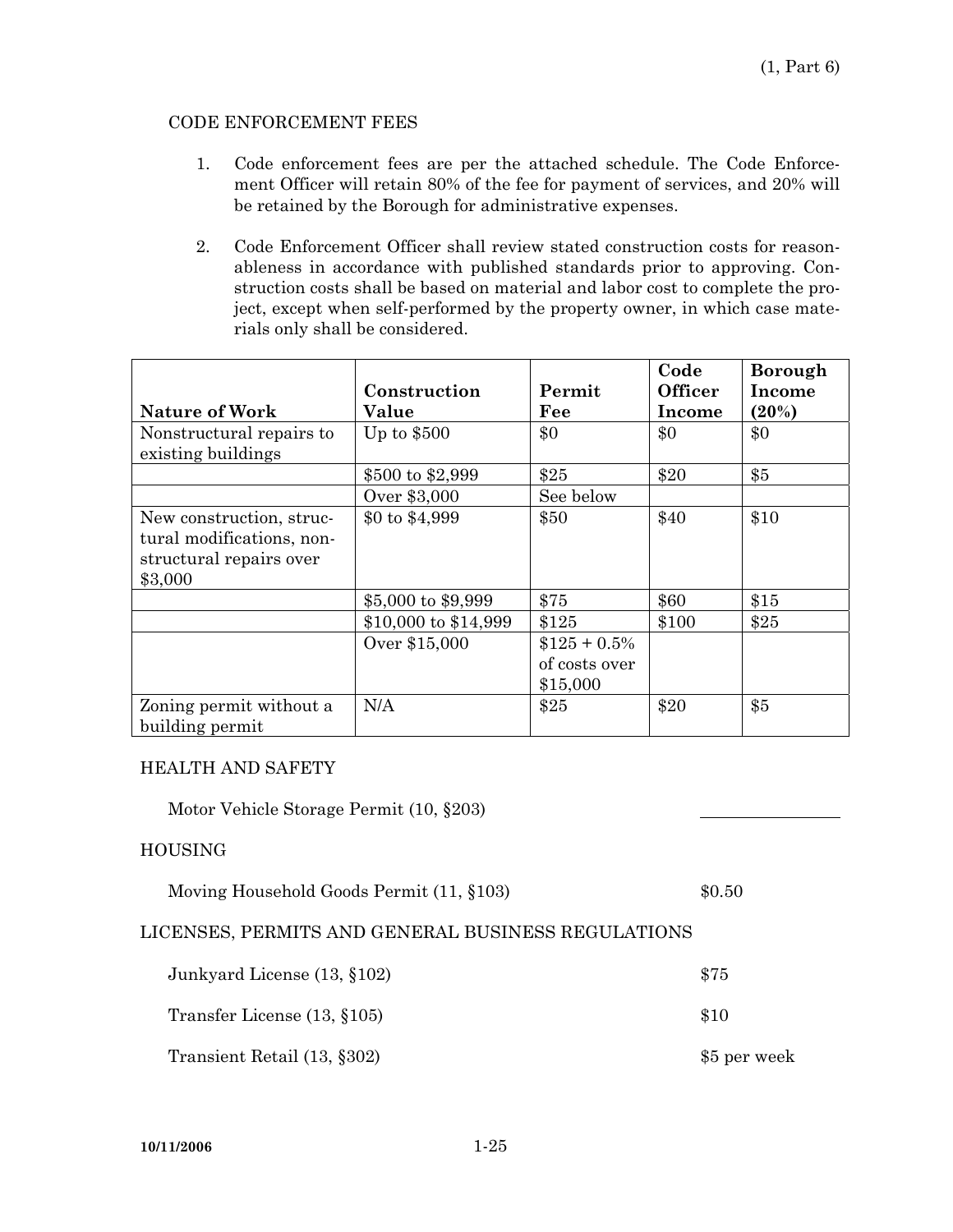# MOBILE HOMES AND MOBILE HOME PARKS (14, §107)

Trailer Park Permit

Permit Renewal

## MOTOR VEHICLES AND TRAFFIC

Towing and Storage Charges

| Class                                          | Weight             | Charge |
|------------------------------------------------|--------------------|--------|
| Passenger Cars – All types and motorcycles     |                    | \$15   |
| Trucks to V tag with ZZ or miscellaneous units | 3,000 to 2,100     | \$25   |
| V tag to Z tag                                 | $2,100$ to $3,300$ | \$35   |
| Z tag to ZZ or ZX (house trailers)             | 3,300 to 6,000     | \$50   |
|                                                |                    |        |

For Storage  $$5 \text{ per day or}$ 

fraction thereof

# SEWERS, see CODE ENFORCEMENT

#### SUBDIVISION

| Review of minor residential subdivision                   | $$250$ plus $$50$ for<br>each lot or dwell-<br>ing unit |
|-----------------------------------------------------------|---------------------------------------------------------|
| Review of minor commercial or industrial subdivision      | \$350 plus \$50 for<br>each acre                        |
| Review of all other residential subdivisions              | \$500 plus \$50<br>per lot or dwell-                    |
| Review of all other commercial or industrial subdivisions | ing unit<br>\$500 plus \$50                             |
| STREETS AND SIDEWALKS                                     | per acre                                                |
| Grading Permit (21, §401)                                 | \$2                                                     |
| <b>Construction Deposit</b>                               | \$20                                                    |
| Permit Renewal Fee                                        | \$2                                                     |
| Opening and Excavation $(21, §403)$                       | \$2<br>\$5 (Renewal)                                    |
| Storage and Deposit $(21, §404)$                          | \$2<br>\$2 (Renewal)                                    |